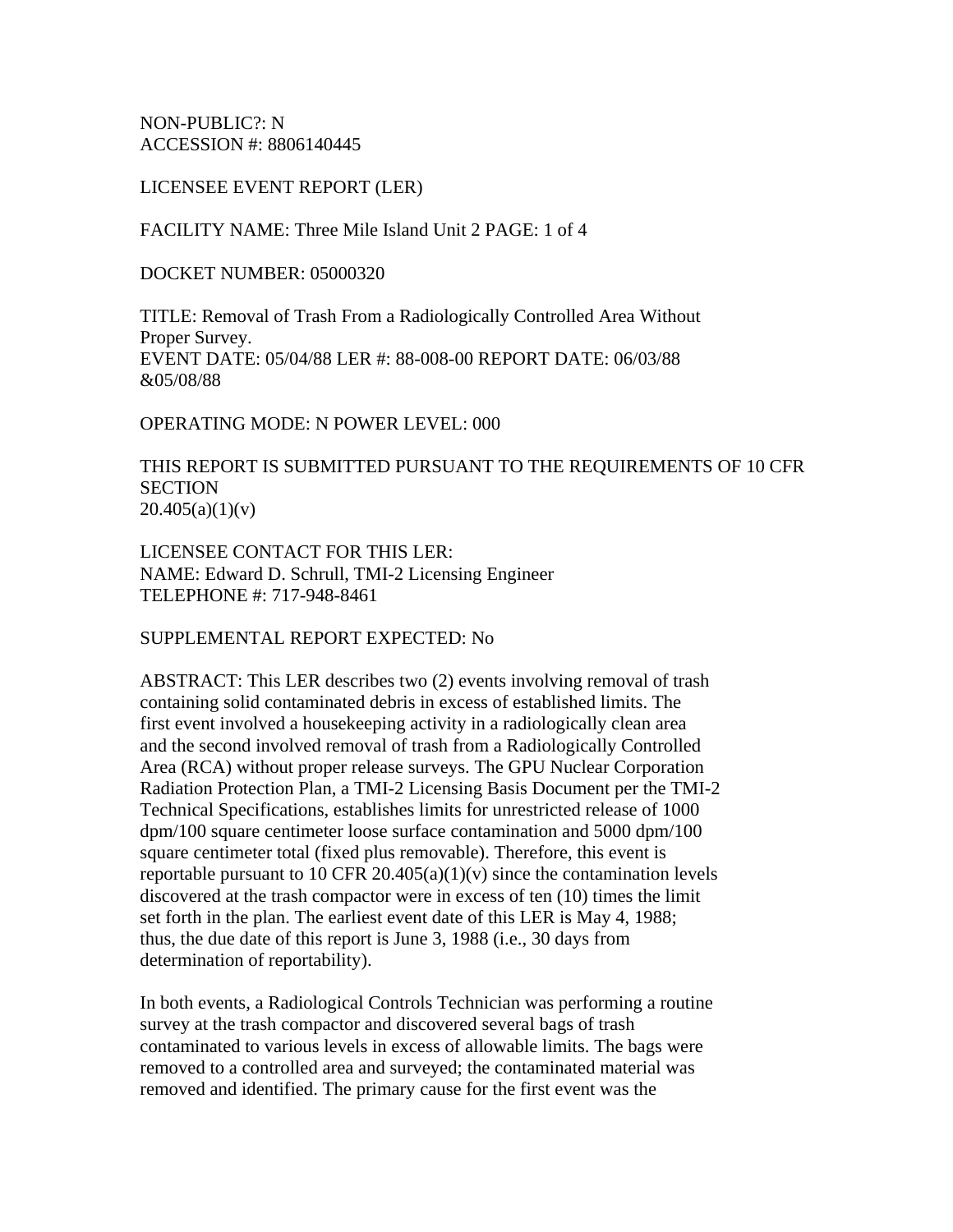concentration of contamination during housekeeping activities that had accumulated over time across a large area; the primary cause for the second event was personnel error resulting from a lack of awareness of survey requirements for material removed from an RCA and/or inattention to requirements posted at all exits to RCAs requiring frisking/survey of such material. The measured contamination levels did not constitute a significant personnel exposure hazard.

This event is similar in nature to LER 88-05.

(End of Abstract)

TEXT: PAGE: 2 of 4

#### I. PLANT OPERATING CONDITIONS BEFORE THE EVENT

The TMI-2 facility was in a long-term cold shutdown state; the defueling evolution was in progress. The reactor decay heat was being removed via loss to ambient. Throughout this event there was no affect on the Reactor Coolant System or the core.

#### II. STATUS OF STRUCTURES, COMPONENTS, OR SYSTEMS THAT WERE INOPERABLE AT THE START OF THE EVENT AND THAT CONTRIBUTED TO THE EVENT

N/A

#### III. EVENT DESCRIPTION

A. On May 4, 1988, a Radiological Controls Technical was performing routine survey at the trash compactor and discovered four (4) bags of trash containing material contaminated to levels of up to 35,000 dpm. The bags were removed to a controlled area and surveyed. A teri-towel in one bag read 35,000 dpm over an area of approximately 3 square centimeter and 5,000 dpm uniformly distributed over an additional area of about 50 square centimeter; the remainder of the towel read less than 5,000 dpm. A cotton swab in another bag read 10,000 dpm by direct frisk. A smear survey performed on the inside surfaces of the four (4) bags revealed contamination levels of less than 1,000 dpm/100 square centimeter.

The material in three (3) of the bags consisted of teri-towels, tape, and other miscellaneous trash determined to be from the cleanup activity in the Service Building. For several days preceding this event, workers had been wiping down cable trays,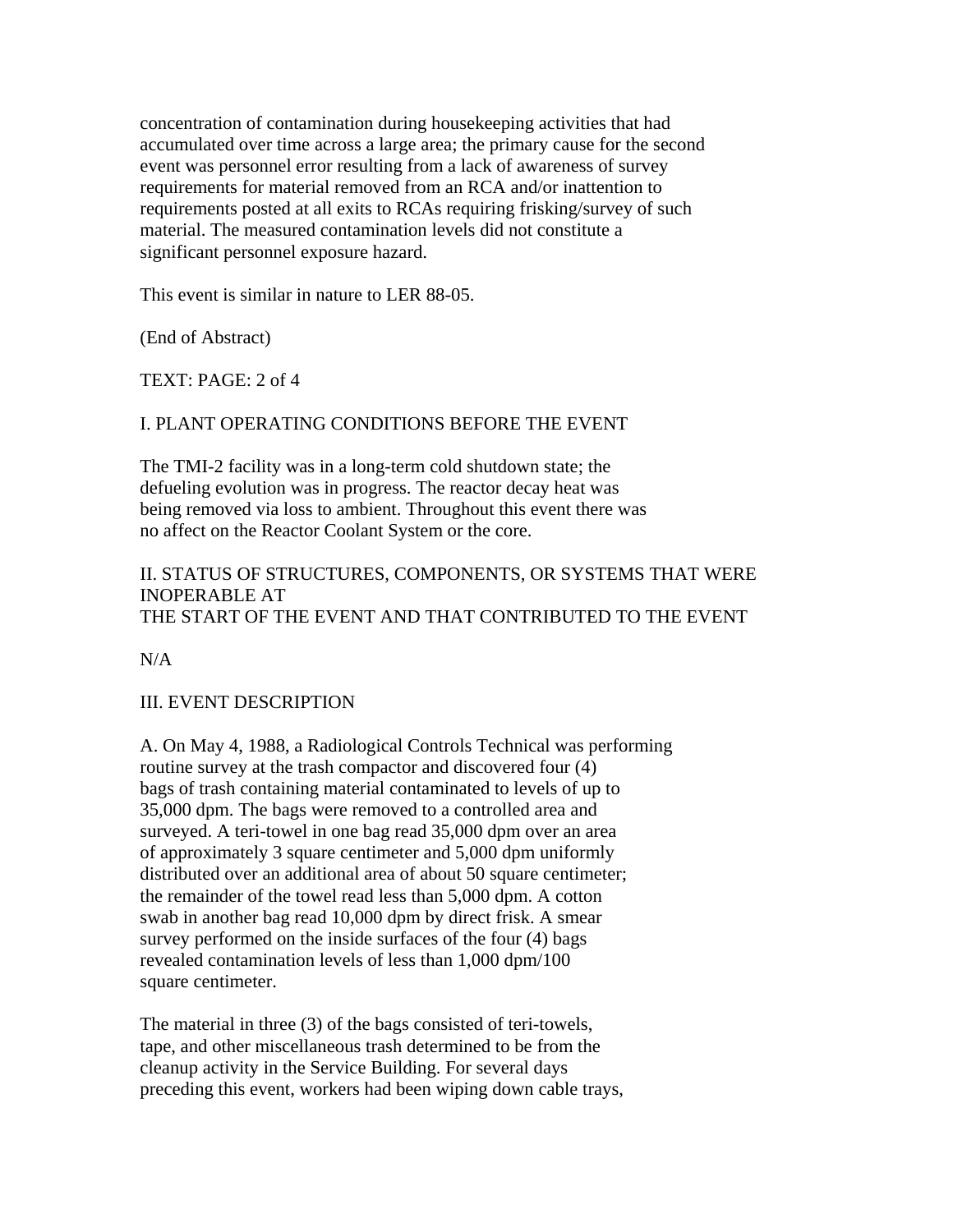support beams, and walls in this area. Although this is a radiologically clean area, it is possible that the contamination accumulated over time and was distributed over a large area. Therefore, contamination surveys performed in this area indicated levels below the release limits. Wipedowns in this area concentrated the residual contamination that had accumulated in the several years since this area was thoroughly cleaned. The fourth bag contained broken instrument parts, paper towels, and cotton swabs. The contamination level of the cotton swab in this bag was less than the reportability limit.

The root cause of this event is an unforeseen condition resulting from the housekeeping activity. The corrective action to prevent recurrence is the implementation of a requirement for a Radiological Controls Field Operations survey of any area that has not been cleaned or occupied regularly prior to any major housekeeping.

#### TEXT: PAGE: 3 of 4

B. On May 8, 1988, a Radiological Controls Technician was performing a routine survey at the trash compactor and discovered three (3) bags of trash containing contaminated material. In one bag a cotton glove liner was contaminated to levels of up to 300,000 dpm. In the remaining two (2) bags, from 2,000 dpm to 5,000 dpm levels were detected by direct frisk of teri-towels. The bags were removed to a controlled area and surveyed. A smear survey performed on the contaminated cotton liner yielded 2,000 dpm/100 square centimeter; therefore, this material is not considered removable contamination.

The bag containing cotton glove liners and other assorted trash came from the RCA outside the Reactor Building Personnel Airlock. This bag was removed from the area by a Laborer on a trash pickup. The area is posted to require frisking of personnel and materials prior to exit; however, the individual violated this posting by not obtaining a survey of the trash bag prior to its removal from the RCA. The material in the other two bags consisted of teri-towels, tape, and other miscellaneous trash determined to be from the same cleanup activity in the Service Building as in the May 4 event (III.A.). It should be noted that the contamination levels of the trash originating from the housekeeping activity in this event were below the reportability limits given in the GPU Nuclear Radiation Protection Plan.

The root cause of the reportable event (i.e., contaminated cotton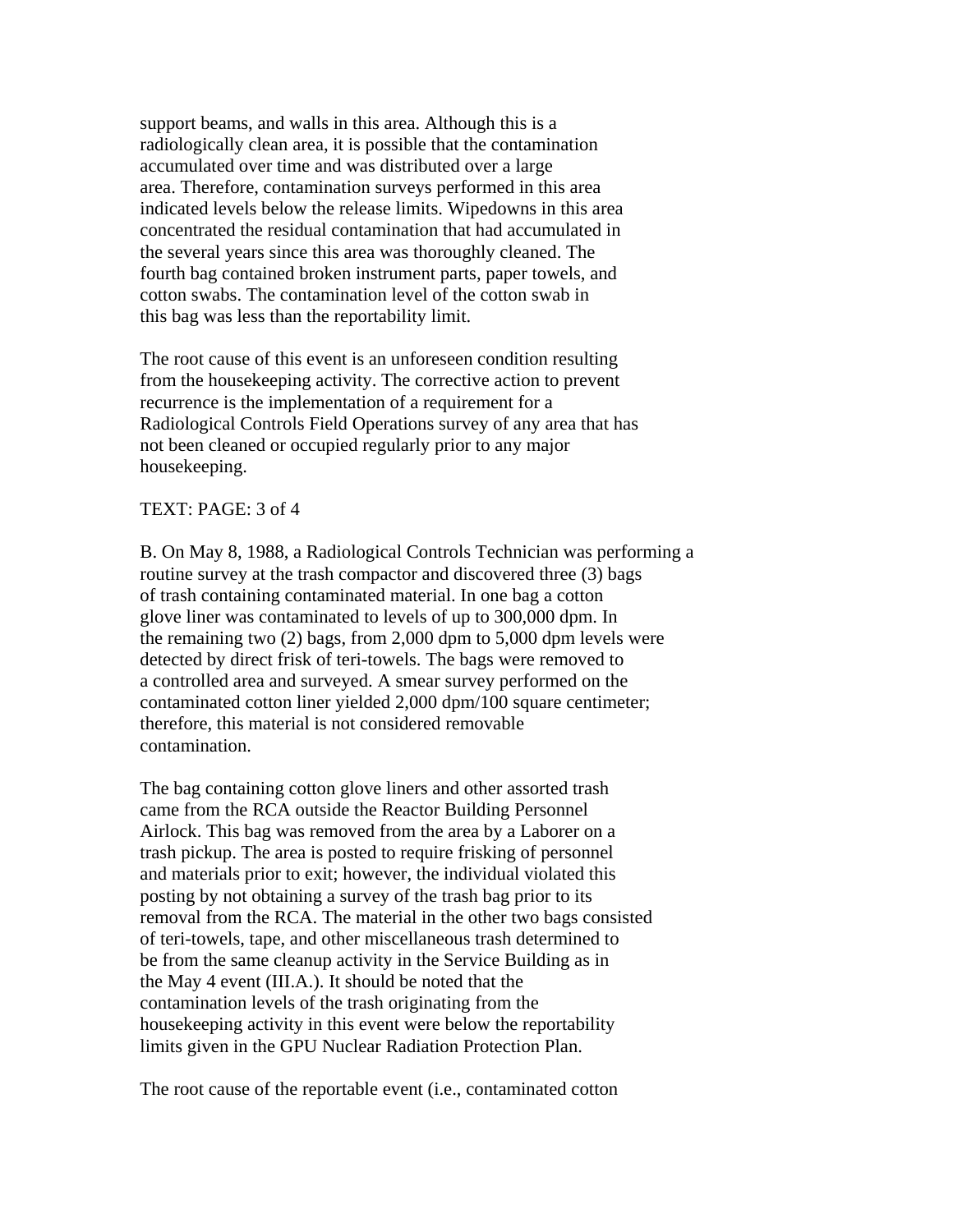glove liner) was personnel error on the part of the Laborer.

The immediate corrective actions to prevent recurrence were administrative and included memoranda detailing the steps necessary for removal of any material from an RCA and personnel discussions at staff safety meetings. The material presented will also be part of future general employee training. As a positive means for ensuring trash is surveyed properly prior to release to uncontrolled areas, dedicated Laborers were designated to perform trash pickup from RCAs. Finally, trash is staged in a locked storage receptable and surveyed prior to release daily by radiological controls personnel. It should be noted that a radiological controls survey identified the material as contaminated before it left the protected area of the site.

## IV. ROOT CAUSE OF THE EVENT

The root causes of each event have been detailed in Section III, "Event Description."

## TEXT: PAGE: 4 of 4

## V. CORRECTIVE ACTIONS

Immediate

o The bags of trash were removed to an RCA and surveyed.

o The contaminated material was isolated and analyzed.

o Two (2) memorandas were written which detailed the steps necessary for removal of any material from an RCA.

Long-Term

o Prior to any major housekeeping effort, Radiological Controls Field Operations shall be notified and survey shall be conducted, as noted.

o Discussions were held at various staff safety meetings.

o Clean trash staging areas were established.

o Decontamination Operations has dedicated Laborers to perform trash pickup in RCAs.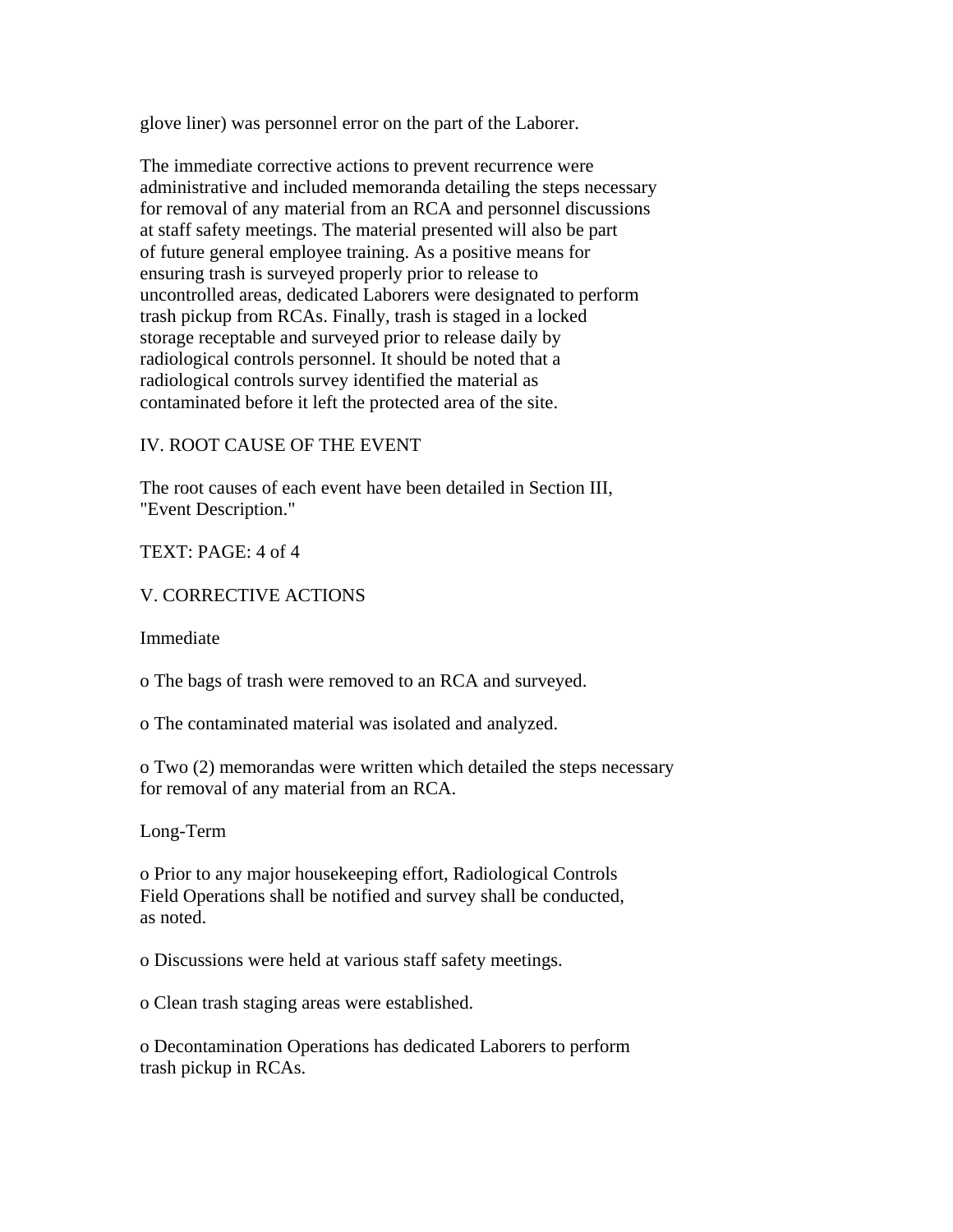o A Radiological Controls Technician was dedicated, as necessary, to perform release surveys of trash.

## VI. COMPONENT FAILURE DATA

 $N/A$ 

## VII. AUTOMATIC OR MANUALLY INITIATED SAFETY SYSTEM RESPONSES

N/A

# VIII. ASSESSMENT OF THE SAFETY CONSEQUENCES AND IMPLICATIONS OF THE EVENT

This event did not result in excessive exposure to any individual. Therefore, GPU Nuclear has concluded that the reporting requirements of 10 CFR 20.405(b) do not apply to this event.

A routine survey at the trash compactor located inside the protected area resulted in the discovery of contaminated material. This occurrence involved the removal of trash from an RCA without a proper release survey. The measured contamination level did not constitute a significant personnel exposure hazard.

#### ATTACHMENT # 1 TO ANO # 8806140445 PAGE: 1 of 1

GPU Nuclear Corporation Post Office Box 480 GPU Nuclear Route 441 South Middletown, Pennsylvania 17057-019 717 944-7621 TELEX 84-2386 Writer's Direct Dial Number: (717) 948-8461

June 3, 1988 4410-88-L-0086/0391P

US Nuclear Regulatory Commission Attn: Document Control Desk Washington, DC 20555

Dear Sirs:

Three Mile Island Nuclear Station, Unit 2 (TMI-2) Operating License No. DPR-73